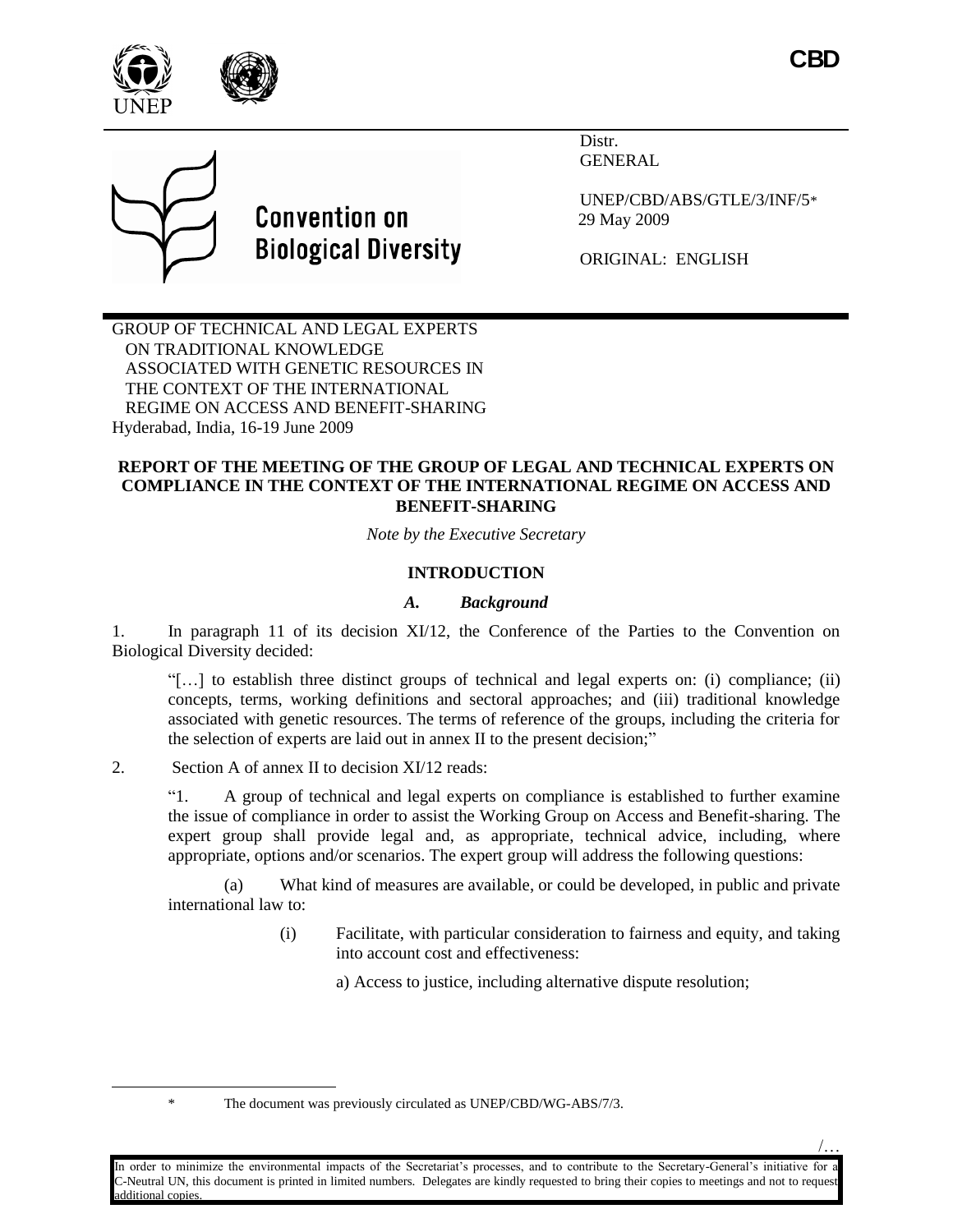b) Access to courts by foreign plaintiffs;

- (ii) Support mutual recognition and enforcement of judgments across jurisdictions; and
	- (iii) Provide remedies and sanctions in civil, commercial and criminal matters;

in order to ensure compliance with national access and benefit-sharing legislation and requirements, including prior informed consent, and mutually agreed terms;

(b) What kind of voluntary measures are available to enhance compliance of users of foreign genetic resources;

(c) Consider how internationally agreed definitions of misappropriation and misuse of genetic resources and associated traditional knowledge could support compliance where genetic resources have been accessed or used in circumvention of national legislation or without setting up of mutually agreed terms;

(d) How could compliance measures take account of the customary law of indigenous and local communities?

(e) Analyse whether particular compliance measures are needed for research with non-commercial intent, and if so, how these measures could address challenges arising from changes in intent and/or users, particularly considering the challenge arising from a lack of compliance with relevant access and benefit-sharing legislation and/or mutually agreed terms.

2. The expert group shall be regionally balanced and composed of thirty experts nominated by Parties and ten observers, including three observers from indigenous and local communities nominated by them, and remaining observers from, inter alia, international organizations and agreements, industry, research institutions/academia and non-governmental organizations."

3. Accordingly, the Group of Legal and Technical Experts on Compliance in the Context of the International Regime on Access And Benefit-Sharing met in Tokyo, from 27 to 30 January 2009, in accordance with the above-mentioned decisions of the Conference of the Parties, with the financial and technical support of the Government of Japan. Financial support was provided by the host country and by the Governments of Austria, Germany and Spain.

### *B. Attendance*

4. In accordance with decision IX/12, annex II, 30 participants were selected among government-nominated experts from each geographic region, taking into account their expertise, the need to ensure faire and equitable geographic distribution, and gender balance. In addition, ten observers were selected from among representatives of indigenous and local communities, international organizations and agreements, industry, research institutions/academia and non-governmental organizations. The list of selected experts and observers was approved by the Bureau of the Conference of the Parties.

5. The meeting was attended by experts nominated by Algeria, Australia, Belarus, Brazil, Cameroon, Canada, Chile, China, Colombia, Comoros, Cuba, Denmark, India, Japan, Malaysia, Mexico, the Netherlands, Nigeria, Norway, Peru, the Philippines, the Republic of Korea, the Republic of Moldova, Senegal, Serbia, Spain, Tajikistan, Uganda, and Ukraine. The expert from Bulgaria, who had been selected and invited to the meeting, was unable to participate.

6. Experts from the following organizations participated in the meeting as observers: the Saami Council**,** Indigenous Peoples" International Centre for Policy Research and Education (Tebtebba), the FAO Commission on Genetic Resources for Food and Agriculture, the International Treaty on Plant Genetic Resources for Food and Agriculture (ITPGRFA), United Nations University/Institute of Advanced Studies (UNU/IAS), the World Intellectual Property Organization (WIPO), Eli Lilly & Company, the Access and Benefit Sharing Alliance (ABSA) and the Berne Declaration. An expert of the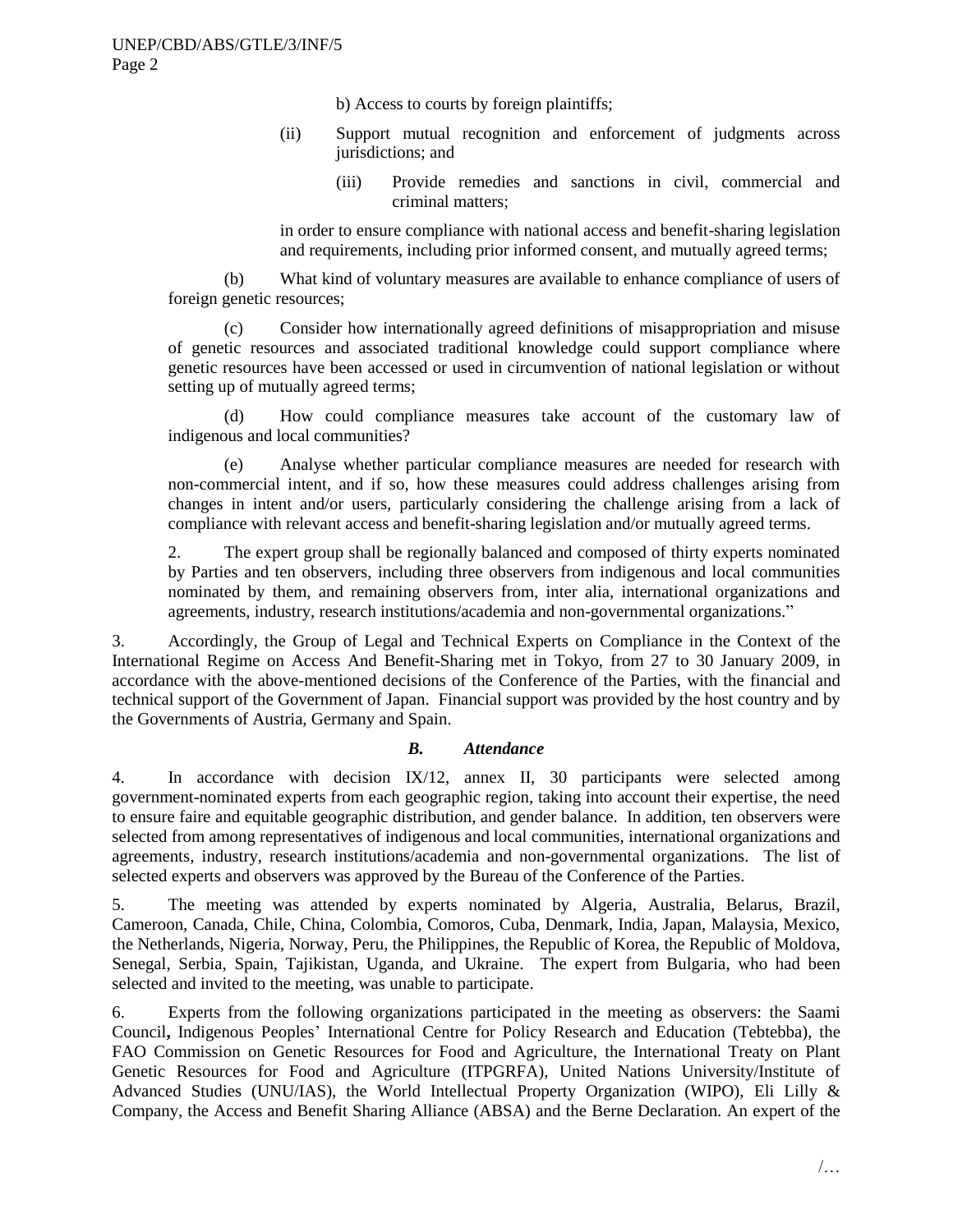Instituto Indigena Brasileno para Proprieded Intelectual (INBRAPI) was invited to the meeting but was unable to participate.

7. In addition, the Co-Chairs of the Ad Hoc Open-ended Working Group on Access and Benefit-sharing, Mr. Timothy Hodges of Canada and Mr. Fernando Casas of Colombia, a representative of the host country of the tenth meeting of the Conference of the Parties (Japan), as well as a representative of the Bureau of the Conference of the Parties attended as *ex officio* observers. A representative of the United Nations Environment Programme also attended.

#### **ITEM 1. OPENING OF THE MEETING**

8. The meeting was opened at 9 a.m. on Tuesday, 27 January 2009.

9. Speaking on behalf of the host country, His Excellency Akihiko Furuya, Ambassador for Global Environment of Japan, welcomed the participants and recalled that the international regime on Access and Benefit-sharing was to be concluded at the tenth meeting of the Conference of the Parties, in the city of Nagoya. Japan had decided to host the meeting of experts in order to facilitate the negotiations and with the hope that it would provide precious insights and, thereby, contribute to bridging the gap between provider countries and users of genetic resources. Japan had also contributed to the meeting by making available Professor Hiroji Isozaki, who was the best qualified expert among Japanese professors. It was Japan"s hope that the report of the meeting would provide good input and guidance to the Ad Hoc Working Group on Access and Benefit-sharing and would contribute to narrowing the gap between delegations. Indeed, for the negotiations of the international regime to be successful it was essential to ensure a correct understanding of the issues not only by delegations but also by stakeholders in the industry and civil society. Japan had spared not efforts to ensure that the meeting is held in the best possible conditions to allow participants to concentrate on substantive discussions and expressed its gratitude to the Secretariat staff for their cooperation in the organization of the meeting.

9. Mr. Olivier Jalbert, Principal Officer, Secretariat of the Convention on Biological Diversity, speaking on behalf of Mr. Ahmed Djoghlaf, the Executive Secretary of the Convention, expressed his gratitude to the Government of Japan for hosting the meeting. He emphasized the recent initiatives of the Government of Japan in support of the Convention, notably through its generous offer to host the tenth meeting of the Conference of the Parties in Nagoya, Aichi Prefecture, in October 2010, as well as its initiative to include biodiversity as a priority issue of the G8 Environment Minister's Summit, which had led to the *Kobe call for Action on Biodiversity*. Furthermore, Japan"s commitment to the sustainable use of biodiversity was evidenced by the *Satoyama Initiative*, an initiative to collect and disseminate information on traditional and local knowledge based on Japan"s traditional system of landscape management, which was very similar to the ecosystem approach developed under the framework of the Convention on Biological Diversity. Mr. Jalbert recalled the mandate of the Group of Technical Experts as contained in decision IX/12, annex II, of the Conference of the Parties and emphasized that the participants had been selected on the basis of their expertise and were requested to provide legal and technical expert advice on the issue of compliance, which had been at the heart of the negotiations of the international regime. This expert meeting could contribute significantly to advancing the negotiations because greater certainty and a common understanding on compliance would facilitate the negotiation of the other elements of the regime. Finally, Mr. Jalbert welcomed the Co-Chairs of the Ad Hoc Open-ended Working Group on Access and Benefit-sharing, the representative of the Bureau and the President of the tenth meeting of the Conference of the Parties to the Convention on Biological Diversity, as *ex officio* observers, and wished the participants a successful meeting.

#### **ITEM 2. ORGANIZATIONAL MATTERS**

### *2.1. Officers*

10. At the opening session, on 27 January 2009, participants elected Prof. Hiroji Isozaki (Japan) and Ms. Dra. Monica Rosell (Peru) as Co-Chairs of the meeting.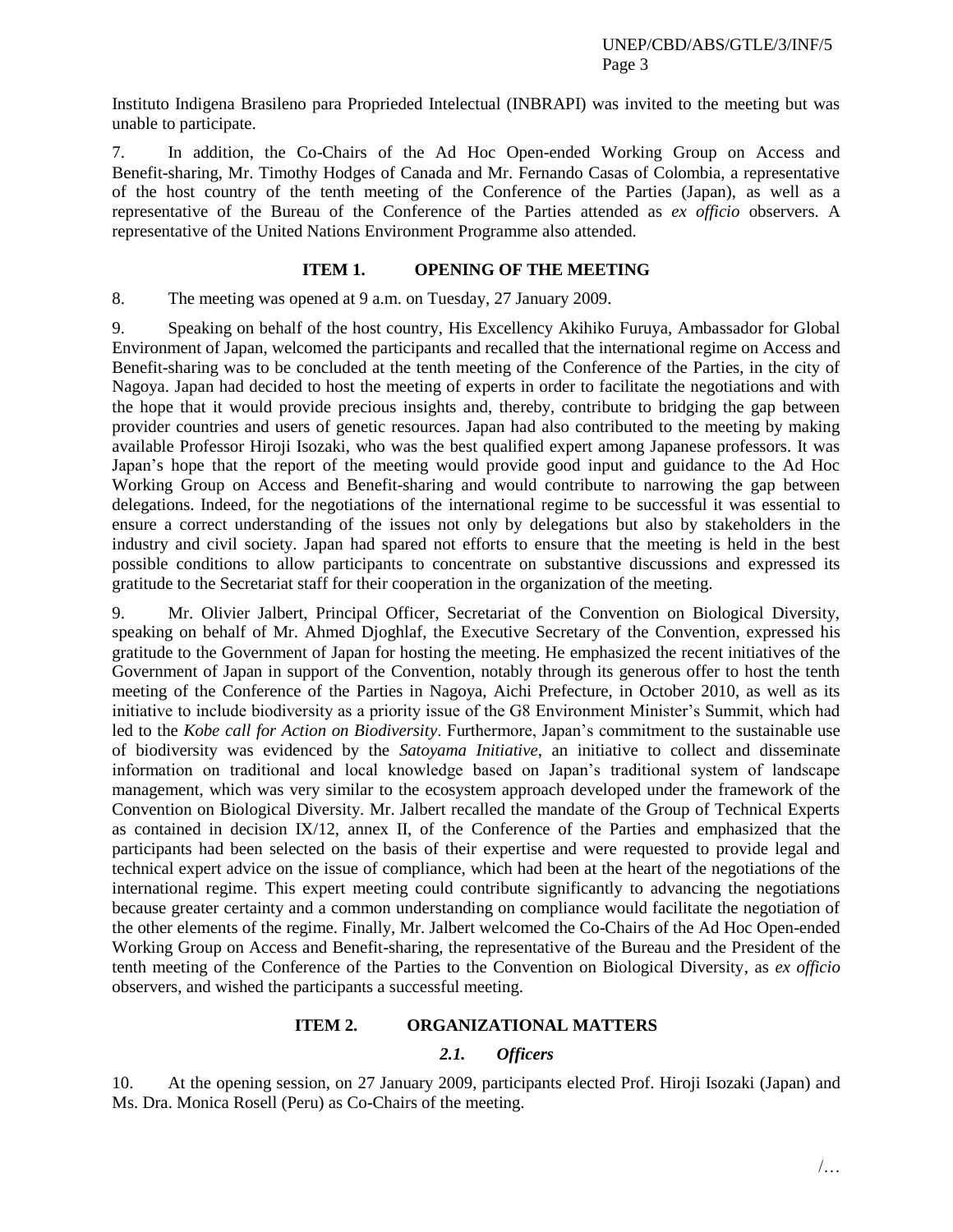## *2.2. Adoption of the agenda*

11. The Group adopted the following agenda on the basis of the provisional agenda (UNEP/CBD/GTLE/2/1):

- 1. Opening of the meeting.
- 2. Organizational matters.
- 3. Compliance in the context of the international regime on access and benefit-sharing.
- 4. Adoption of the report.
- 5. Closure of the meeting.

### *2.3. Organization of work*

12. At its opening session, the Group decided to work initially in plenary, with the possibility of breaking up in smaller working groups, as needed, during the following days.

## **ITEM 3. CONCEPTS, TERMS, WORKING DEFINITIONS AND SECTORAL APPROACHES RELATING TO THE INTERNATIONAL REGIME ON ACCESS AND BENEFIT-SHARING**

13. In addressing the items laid down in the terms of references of the expert group, the Group had before it a Compilation of Submissions by Parties, Governments, international organizations, Indigenous People and local communities and relevant stakeholders (UNEP/CBD/ABS/GTLE/2/2), as well as the following information documents: International Standard for Sustainable Wild Collection of Medicinal and Aromatic Plants (ISSC-MAP), submitted by the International Chamber of Commerce (ICC) (UNEP/CBD/ABS/GTLE/2/INF/1), a draft Comparative Study of the Real and Transactional Costs Involved in the Process of Access to Justice Across Jurisdictions (UNEP/CBD/ABS/GTLE/2/INF/2), a draft Study on Compliance in Relation to the Customary Law of Indigenous and Local Communities, National Law, Across Jurisdictions and International Law (UNEP/CBD/ABS/GTLE/2/INF/3) and draft Studies on Monitoring and Tracking Genetic Resources (UNEP/CBD/ABS/GTLE/2/INF/4).

14. During the four days of the meeting, the experts examined in-depth issues of compliance in the context of the international regime on access and benefit-sharing, based on the five questions posed by the Conference of the Parties in order to assist the Ad Hoc Open-ended Working Group on Access and Benefit-sharing, mindful that their mandate consisted in providing legal and technical advice to the Working Group.

15. The outcome of deliberations is contained in the annex to the present report.

### **ITEM 4. ADOPTION OF THE REPORT**

16. The present report was adopted at the final session of the meeting, at 6.30 a.m. on 31 January 2009.

### **ITEM 5. CLOSURE OF THE MEETING**

17. Participants expressed their appreciation to the Government of Japan for hosting the meeting

18. Following the customary exchange of courtesies, the meeting was closed at 6.30 a.m. on Saturday, 31 January 2009.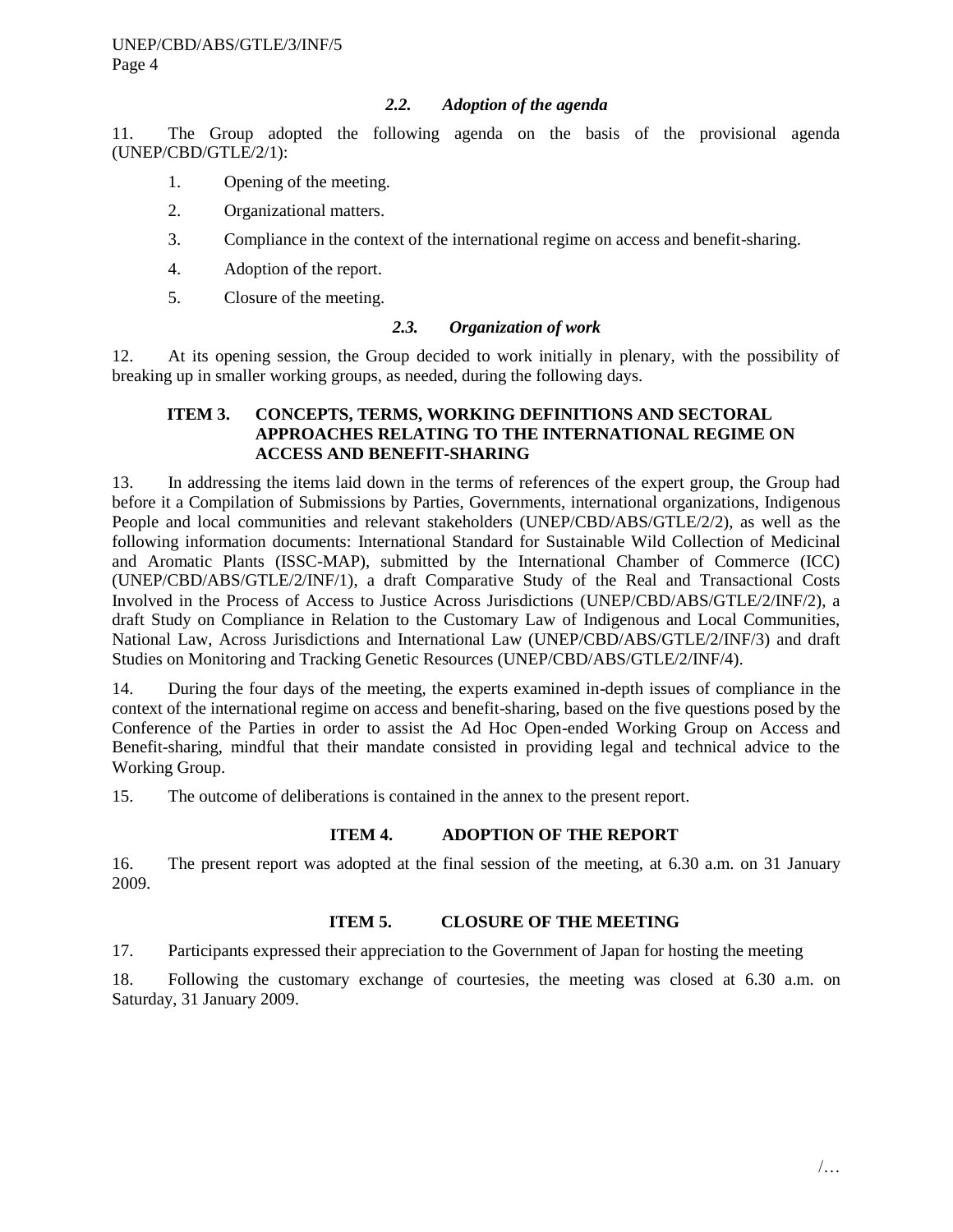#### *Annex*

### **OUTCOME OF THE MEETING OF THE GROUP OF LEGAL AND TECHNICAL EXPERTS ON COMPLIANCE IN THE CONTEXT OF THE INTERNATIONAL REGIME ON ACCESS AND BENEFIT-SHARING**

1. The Group of Legal and Technical Experts on Compliance met to provide legal and technical advice, including, where appropriate, options and/or scenarios, regarding the questions identified for its consideration in decision  $\overline{IX}/12$ , annex II, section A, paragraph 1. The following reflects the outcome of discussion.

**(a) What kind of measures are available, or could be developed, in public and private international law to:** 

**(i) Facilitate, with particular consideration to fairness and equity, and taking into account cost and effectiveness:** 

**a) Access to justice, including alternative dispute resolution;** 

**b) Access to courts by foreign plaintiffs;** 

- **(ii) Support mutual recognition and enforcement of judgments across jurisdictions; and**
- **(iii) Provide remedies and sanctions in civil, commercial and criminal matters;**

**in order to ensure compliance with national access and benefit-sharing legislation and requirements, including prior informed consent, and mutually agreed terms;** 

2. In order to address Question (a), the experts first considered within what context the issue of compliance was to be examined and determined that they should consider whether there has been:

- (a) Compliance with ABS domestic law; and
- (b) Compliance with ABS agreements (contracts).

3. Although it was considered outside of the terms of reference, issues of non-compliance by Parties with CBD provisions were addressed, including reference to dispute settlement mechanisms. Also some experts suggested that the international regime may result in international components that could require a full compliance mechanism.

4. However, the experts agreed to consider in further detail situations of non-compliance with national ABS law or mutually agreed terms as reflected in ABS agreements (contracts) in order to determine in each of these situations how to:

- (a) Facilitate access to justice, including alternative dispute resolution;
- (b) Facilitate access to courts by foreign plaintiffs;
- (c) Support mutual recognition and enforcement of judgments across jurisdictions; and
- (d) Provide remedies and sanctions in civil, commercial and criminal matters.
- 5. The experts examined:
	- (a) Whether public international law and/or private international law could be applied;
	- (b) Whether existing instruments could be adapted; and
	- (c) Whether new measures could be envisaged as part of an international regime.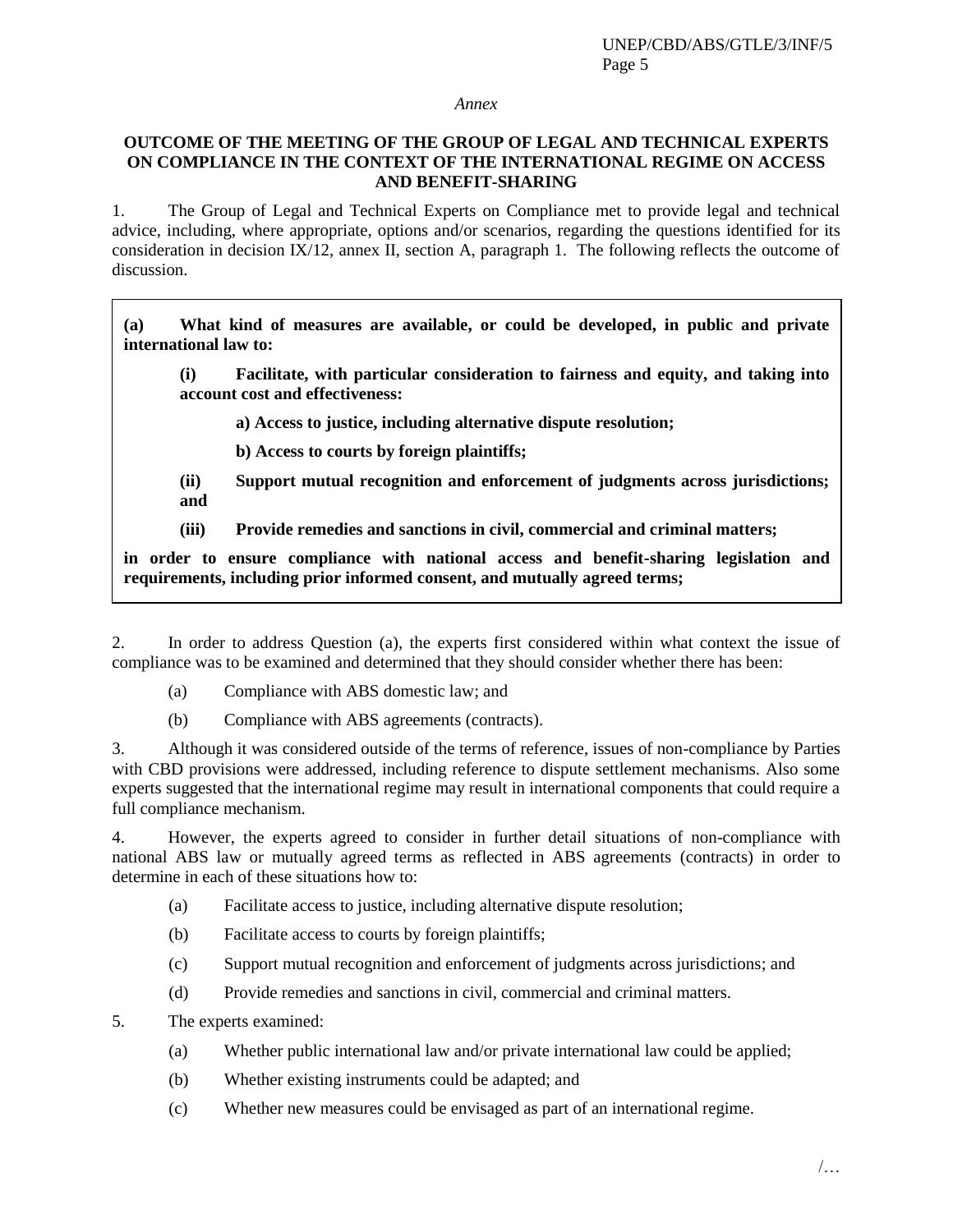### UNEP/CBD/ABS/GTLE/3/INF/5 Page 6

On the last point, additional approaches to facilitate compliance were proposed.

6. In discussions, a number of general considerations were put forward by some experts:

(a) Recognizing the sovereign rights of States over their resources, although complete harmonization of national measures was not feasible and/or desirable, the inclusion of a set of minimum requirements for benefit-sharing regimes could be included in the international regime to facilitate compliance across jurisdictions;

(b) In order to secure compliance with ABS requirements, a clearer understanding by the users and providers should be achieved (awareness raising);

(c) It would be more cost-effective, from a practical standpoint, to establish internationally agreed obligations to ensure compliance with national ABS laws and the international regime and prevent misappropriation misuse and biopiracy of genetic resources and/or associated traditional knowledge, than to divert resources to expensive and time-consuming judicial processes for addressing issues of non-compliance.

## **A. ABS domestic law**

# **1) If no domestic law exists**

# *a) What existing measures can be used to address this at national and international levels?*

7. The experts first addressed the situation where no ABS legislation exists. A number of situations were considered.

8. It was recognized that, depending on its legal system, a country"s ratification or accession of the Convention may require national implementing legislation to give the Convention"s provisions effect as a basis for compliance.

9. In some countries ratification or accession may result in the Convention"s direct incorporation into national law. However, compliance would depend on the nature and extent to which the Convention"s provisions are detailed enough to be directly enforceable.

10. Bearing in mind that Article 15 of the Convention on Biological Diversity, while requiring Parties to endeavour to create conditions to facilitate access to genetic resources for environmentally sound uses, does not compel countries to adopt access legislation, some Parties may choose not to put in place any measures on access. However, Parties have an obligation to take legislative, administrative or policy measures, as appropriate, with the aim of sharing benefits pursuant to article 15(7).

11. A situation was discussed whereby a country may not have instituted legislative measures on access and benefit-sharing potentially leaving individuals, particularly indigenous and local communities, without the possibility for a remedy. To consider those cases, the international regime could call for national legislation to ensure protection of rights to genetic resources and/or associated traditional knowledge. In countries where such national legislation is not possible as a matter of state policy the international regime could develop and/ or make references to international law principles and mechanisms to ensure that the same set of protections are accorded to indigenous and local communities. Further views on this topic were expressed under section D.

12. It might be considered that other Parties may wish to enact legislative measures but may not have the capacity to develop these. In these cases the international regime could provide for capacity-building and financial measures in order to assist Parties in developing ABS legislation, which would in turn facilitate compliance. Previous experience, for example the Cartagena Protocol, has shown that the international regime could stimulate the development of national legislation dealing with compliance. However, countries need not wait for the development of an international regime to develop their own legislation, taking into account the Bonn Guidelines.

13. Alternatively, internationally agreed minimum standards and conditions could be used as a default procedure. An industry expert added that the Working Group on Access and Benefit-sharing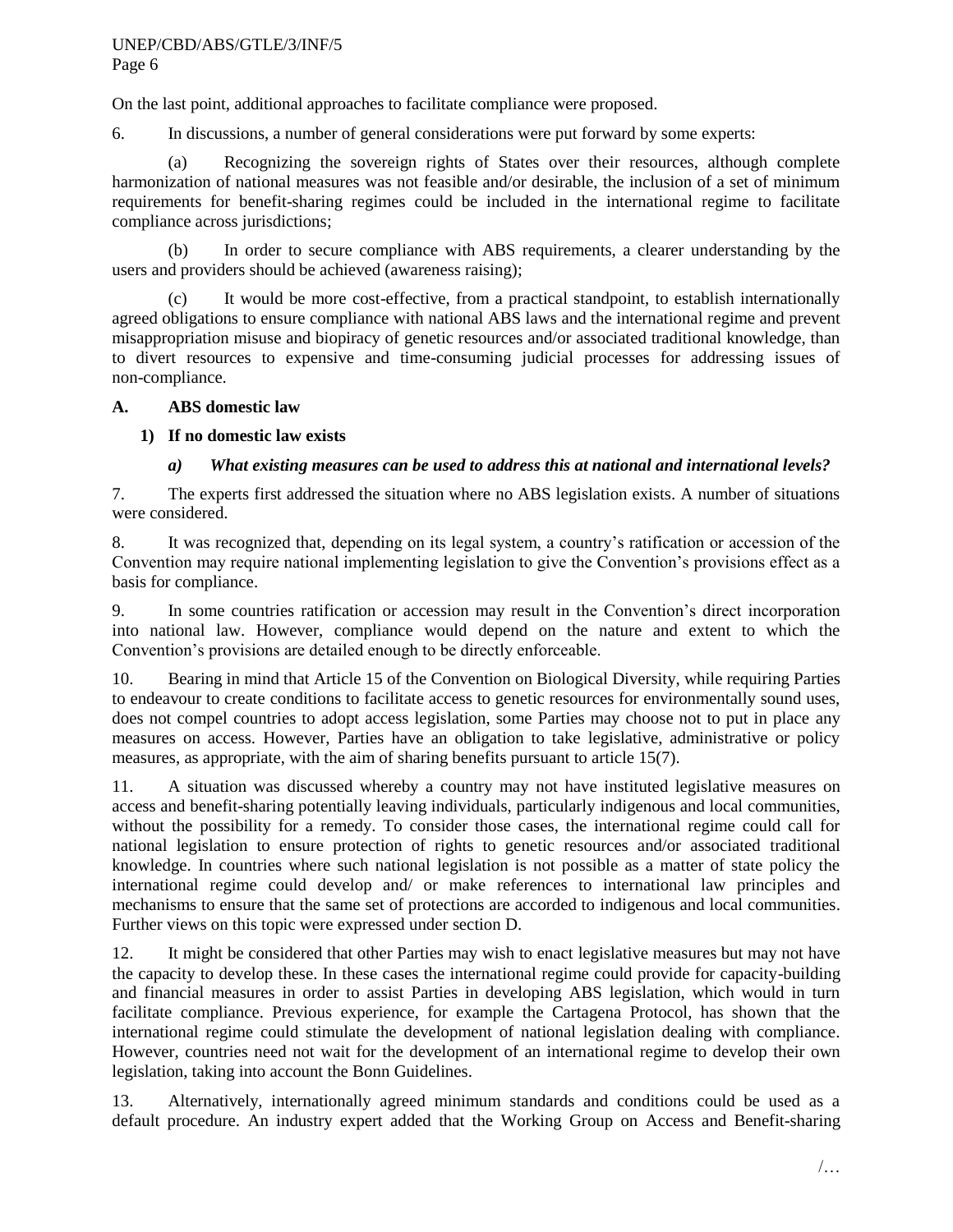should consider developing within the international regime provisions specifically addressing the needs of the majority of Parties to the Convention on Biological Diversity lacking national regimes on access and benefit-sharing so as to include minimum necessary elements to enable engagement in access and benefitsharing activities in those jurisdictions, *inter alia*, (i) identification of National Focal Points; (ii) National Competent Authorities; (iii) establishment of a requirement that users and providers enter into written ABS agreements (contracts) to address PIC, MAT and other relevant issues.

14. However, in the absence of ABS legislation a contract could still be concluded between a provider and a user, in accordance with existing administrative and regulatory mechanisms. This contract could provide for a range of provisions to facilitate compliance with the contract, including a dispute settlement clause.

# **2) If breach of national law:**

# *a) What existing measures can be used to address this?*

# **i) Within country's territory?**

15. In principle, each party has the power to develop and enforce within its own jurisdiction a range of criminal, civil and administrative options for situations constituting breach of ABS legislation and to tailor these to its own national circumstances. Nevertheless, reference can be made to section 1 (a) of this report in relation to cases where national legislation is absent.

# **ii) Across jurisdictions?**

16. Legally, it is not possible for a provider country to enforce its criminal and administrative sanctions across jurisdictions. This should be distinguished from the situation where the provider country may seek the assistance of other countries to enforce its criminal sanctions in its own jurisdiction (e.g. mutual legal assistance and extradition in criminal matters). It has to be taken into account that bilateral treaties dealing with criminal sanctions may require proof of dual criminality in both countries and that this could be difficult since many countries do not have ABS legislation.

17. Therefore, the international regime could provide measure to facilitate international cooperation for enforcement across jurisdiction. This concept is further developed in section (c) below.

18. Examples of existing mechanisms include:

(a) Bilateral agreements such as mutual legal assistance and extradition agreements and multilateral agreements such as the *Convention against Transnational Organised Crime.* These instruments could be applicable in cases of violation of domestic ABS law, but only if their specific conditions are fulfilled in a particular case.

(b) *UNESCO Convention on the Protection of the Underwater Cultural Heritage and UNESCO Convention on the Means of Prohibiting and Preventing the Illicit Import, Export and Transfer of Ownership of Cultural Property, draft WHO Protocol on the Trafficking in Illicit Tobacco Products and Substances.* These instruments address issues which are in some respects analogous to ABS issues and could be used as reference for further consideration of the violation of domestic ABS law.

### *b) Could existing measures be adapted to fill any gap. If so, is there a role for the international regime to address this?*

19. Even if there are existing mechanisms that could serve as examples for enforcement across jurisdictions such as those listed above, the question that remains to be answered is if those instruments are sufficient. Violations of domestic ABS laws and CBD requirements could fit into some of the listed instruments, but in some cases an instrument may need to be amended, where applicable. It would be advisable to consider issues of cost, time, limits in coverage and political will. Parties may wish to evaluate the usefulness of such instruments, where used.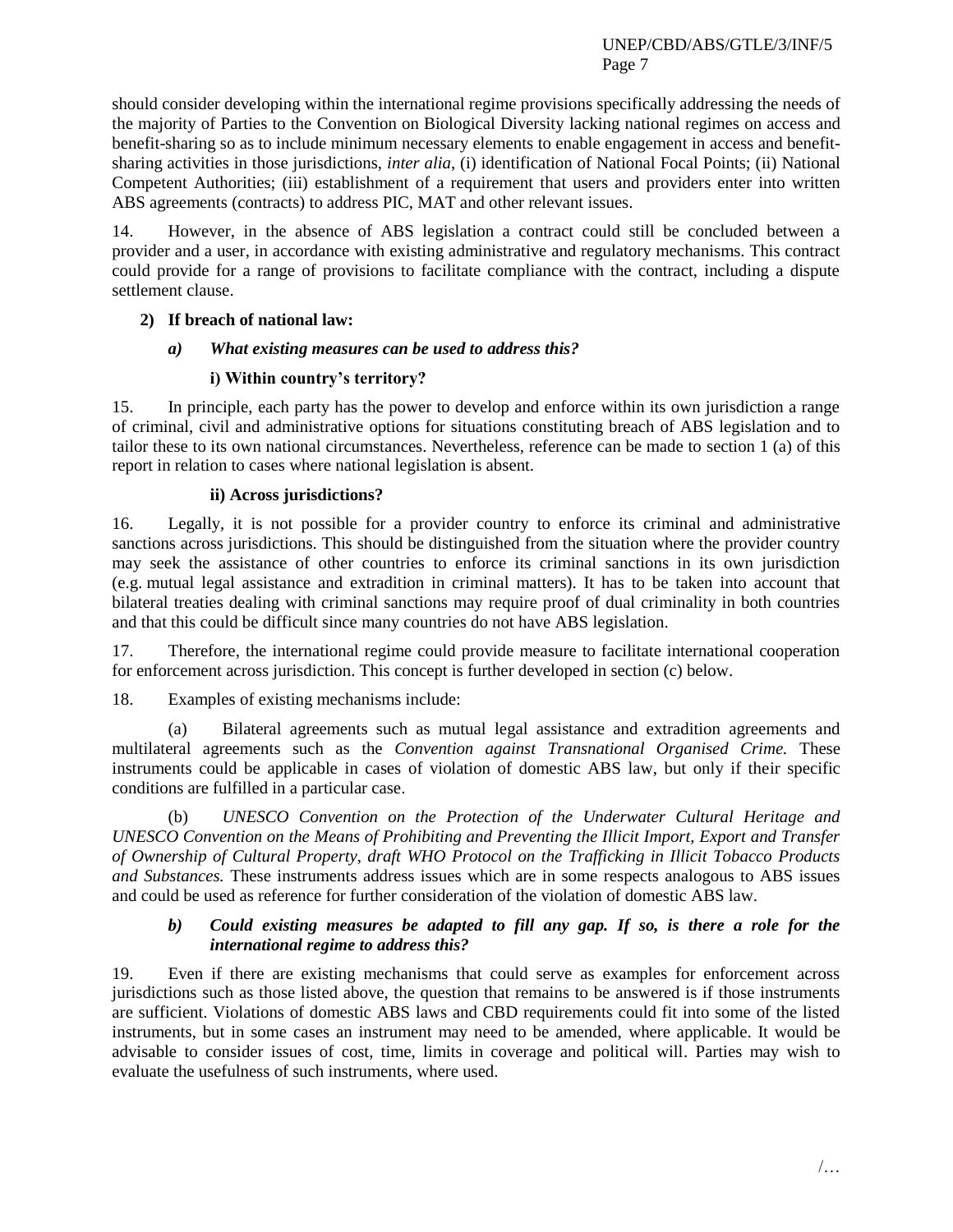20. It must be considered that existing bilateral mutual legal assistance and extradition treaties are typically premised on offences with criminal intent. However, some cases of non-compliance with ABS laws result from a lack of awareness or understanding. In such cases, these treaties may not apply.

21. Nevertheless, in the event that there are existing international mechanisms to address misappropriation or misuse of genetic resources and associated traditional knowledge, this would not prevent the international regime from considering these issues.

## *c) Could additional international measures be envisaged to address this as part of an international regime?*

# **i) Expand on existing bilateral arrangements for cross-border enforcement** 1**/**

22. In order to enhance the application of existing mechanisms, some degree of harmonization could be considered in the international regime. For example, due process of law standards, mutual recognition, basic remedies and time limits. The challenge is to ensure flexibility in any harmonization requirements.

# **ii) Additional international measures**

23. The international regime could consider the need for cooperation among Parties for cross-jurisdiction issues. The international regime could also include criteria to guide courts in addressing ABS compliance across jurisdictions.

24. Another possibility is to tailor new provisions through the international regime in order to cover the enforcement of an internationally agreed obligation for domestic legislations to provide for any user to comply with national ABS laws and/or requirements of a provider country. Also new provisions can be tailored for CBD obligations when accessing genetic resources and-or associated traditional knowledge in that provider country for using the genetic resources accessed.

25. Others felt that it would be unusual in criminal matters to agree to enforce the unexamined criminal or quasi-criminal laws of any state around the world.

26. Any additional measures should be cost-effective; should focus on efforts where there are substantial cases of non-compliance; should not be "one size fits all" in order to be efficient, to maximize the allocation of limited resources; to prevent non-compliance and, ultimately, to avoid disputes.

27. The following measures could be considered:

(a) Internationally recognized certificates of compliance 2/ as a means of confirming whether national laws have been complied with. A certificate system could avoid the difficult process of totally harmonizing substantive national laws.  $\frac{3}{\ }$  The international regime could address the possible consequences of not having the certificate. For example, if the international regime does not require a country to issue a certificate, or where the lack of a certificate is due to infringement of existing national access legislation, the international regime could provide remedies, sanctions, the opportunity to prove bona fide acquisition and/or the possibility to amend the situation;

(b) The certificate needs to be standardised format-wise. It could be associated with a codified unique identifier. 4/ All implications would need to be considered such as costs, benefits and feasibility taking into consideration the report of the Meeting of the Group of Technical Experts on an Internationally Recognized Certificate of Origin/Source/Legal Provenance (i.e. paragraphs 43 and 44). Examples like CITES or the Multilateral System of the FAO International Treaty could serve as reference;

l

 $1/$  The introduction of an enabling clause in the IR to expedite civil liability could also be considered.

<sup>2/</sup> Report of the meeting of the Group of Technical Experts on an Internationally Recognized Certificate, (UNEP/CBD/WG-ABS/5/7), para. 7.

<sup>3/</sup> See the report of the Group of Technical Experts on an Internationally Recognized Certificate, (UNEP/CBD/WG-ABS/5/7).

<sup>4/</sup> Ibid. para. 22.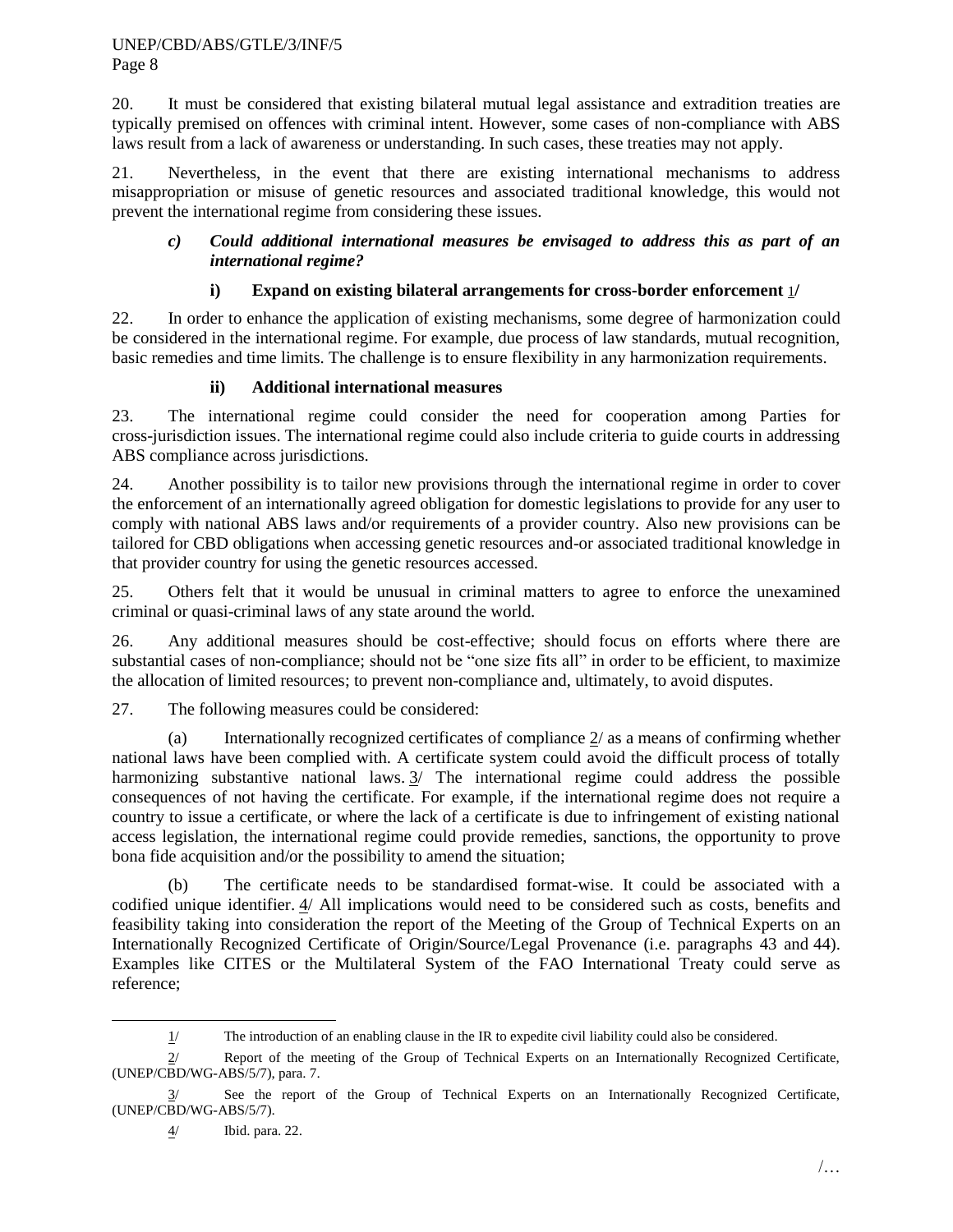(c) Checkpoints, e.g. commercial and non-commercial, including registration points beyond intellectual property rights, research funding, publishing, ex-situ collections. For example, in the context of certificates, a useful reference may be made to check points elaborated and identified in paragraphs 31-36 of the report of the meeting of the Group of Technical Experts on an Internationally recognized Certificate;

(d) A clearing-house mechanism modelled on Cartagena Protocol for information exchange. Databases could also be considered. Competent authorities could be required to register certificates in such a clearing-house mechanism;

(e) Monitoring mechanisms. One possibility is for user countries to monitor compliance with provider country national laws where such activities come to their attention, for example, via check points, and to notify provider country focal points and the clearing-house mechanism;

Notification and reporting mechanisms. Provider countries could notify instances of such activities to user country focal points and the clearing-house mechanism. Another possibility is for provider countries to report information to a database on their national prior informed consent decisions;

(g) Internationally agreed obligation for the user to state that he is in compliance with the laws of a provider country at designated checkpoints;

(h) An international public participation body to conduct investigations of non-compliance able to provide fact finding reports admissible as evidence in litigation;

(i) Disclosure obligations in the patent system and marketing approval procedures to prevent misappropriation and/or misuse of genetic resources and associated traditional knowledge taking into account that disclosure is a controversial issue with several different perspectives;

A mandatory requirement that detailed contracts be entered into at the time of access for bioprospecting purposes in order to avoid subsequent disputes, minimize transaction costs and provide certainty for providers and users, taking into account the relative capacities of contracting parties;

(k) A requirement to appoint a representative in the provider country for notification purposes so that administrative and/or criminal procedures can be facilitated;

(l) A dispute settlement mechanism that could resemble the individual/state mechanism as considered in bilateral investment treaties;

(m) Incentives such as preferential access including market based incentives;

(n) Traditional knowledge digital libraries, registries or other compilations, on a voluntary basis.

### **B. ABS agreements (contracts)**

28. This section refers to bilateral ABS mutually agreed terms.

29. Mutually agreed terms may take various forms and involve different actors. In some scenarios, one of the players may be a Government and the other a private entity and in other cases both parties may be private entities.

### **1) If no ABS agreement (contract) exists**

# *a) What existing measures can be used to address this at national and international levels?*

30. There are no measures available addressing access and benefit-sharing, if neither ABS legislation exists nor an ABS agreement (contract) has been concluded.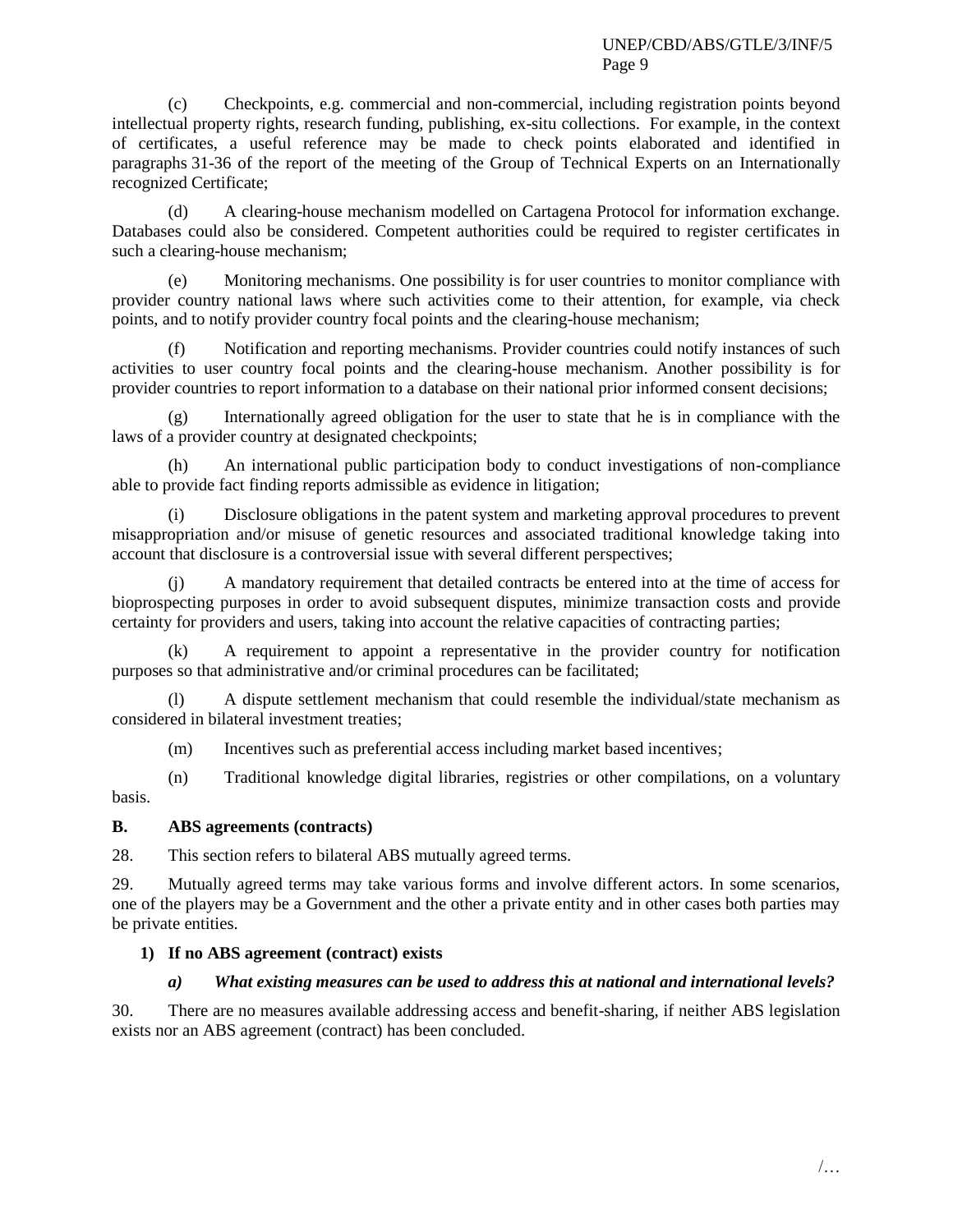## **2) If non-compliance with an ABS agreement (contract)**

- *a) What existing measures can be used to address this? in public and private international law?*
	- *(i) Access to justice, including alternative dispute resolution*
	- *(ii) Access to courts by foreign plaintiffs*
	- *(iii) Mutual recognition and enforcement of judgements*

### *Private international law*

31. Contractual arrangements usually determine the way in which a dispute should be settled and include appropriate dispute settlement clauses.

32. Private international law regulates relationships between private entities across borders. In particular, it seeks to regulate (i) which jurisdiction applies to a dispute; (ii) which laws apply to the dispute; (iii) whether and how eventual decisions or judgements are recognized and may be enforced in another jurisdiction. Each State has its own national rules on conflicts of laws, but some of these may have been harmonized through conventions, guidelines and model laws.

33. There are three main organizations involved in the harmonization of private international law, namely the Hague Conference on Private International Law, the UN Commission on International Trade Law (UNCITRAL) and the International Institute for Unification of Private Law (UNIDROIT).

34. However, some of the instruments developed by the Hague Conference, 5/ UNCITRAL and UNIDROIT have only a small number of Parties and therefore only limited application or are not yet in force. It should also be noted that they mainly apply, in some cases exclusively, to commercial transactions.

<span id="page-9-0"></span>35. In the situation where the defendant court is selected, issues related to financial costs and legal assistance to foreigners may arise and mechanisms are sometimes provided for in the country of the defendant. The Hague Conference has adopted a Convention on International Access to Justice, which provides that nationals of any Contracting State shall be entitled to legal aid for court proceedings in civil or commercial matters on the same conditions as if they were nationals, although this Convention has only 24 Parties. It was also noted that some States already provide, under certain circumstances, free access to justice, to both nationals and foreigners. As these measures are not available under all jurisdictions the development of a programme(s) within the international regime of legal assistance in litigation could help facilitate compliance across jurisdictions.

- Convention of 5 October 1961 on Abolishing the Requirement of Legalisation for Foreign Public Documents;
- Convention of 15 November 1965 on the Service Abroad of Judicial and Extrajudicial Documents in Civil or Commercial Matters;
- Convention of 18 March 1970 on the Taking of Evidence Abroad in Civil or Commercial Matters;
- Convention of 25 October 1980 on International Access to Justice;
- Convention of 1 March 1954 on civil procedure;
- Convention of 15 April 1958 on the jurisdiction of the selected forum in the case of international sales of goods;
- Convention of 25 November 1965 on the Choice of Court;
- Convention of 1 February 1971 on the Recognition and Enforcement of Foreign Judgments in Civil and Commercial Matters;
- Supplementary Protocol of 1 February 1971 to the Hague Convention on the Recognition and Enforcement of Foreign Judgments in Civil and Commercial Matters;
- Convention of 30 June 2005 on the Choice of Court Agreements.

l 5/ The following conventions were adopted by the Hague Conference (http://www.hcch.net/index\_en.php?act=text.display&tid=10#litigation).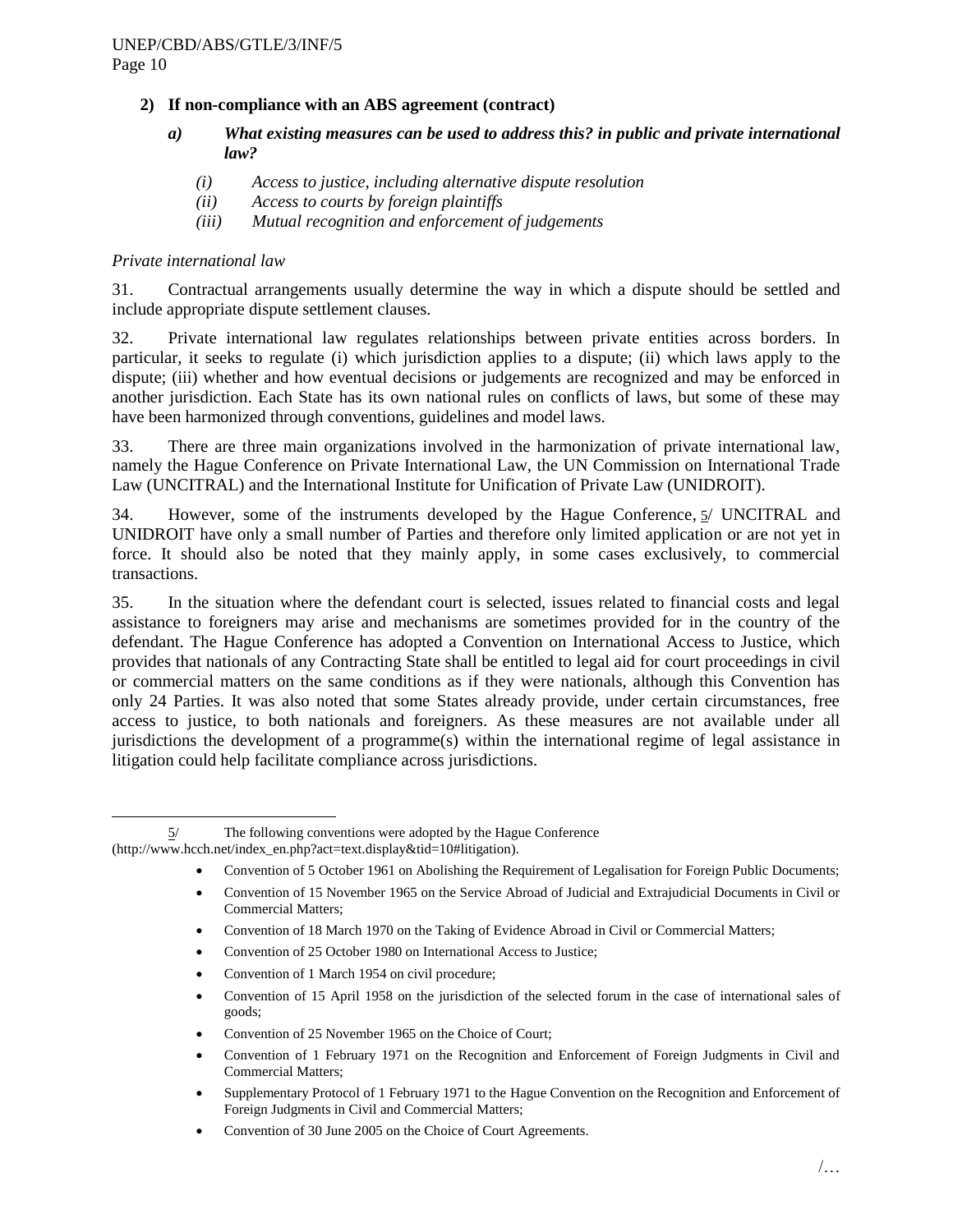#### UNEP/CBD/ABS/GTLE/3/INF/5 Page 11

36. In the situation where a plaintiff would institute a case in his country, it may be difficult to enforce the judgment across jurisdictions. Enforcement will usually depend on national laws. International efforts to create a mechanism for the recognition and enforcement of foreign judgements have not been very successful. While the Hague Convention on the Recognition and Enforcement of Foreign Judgements in Civil and Commercial Matters provides for an enforcement mechanism between its Parties, it has a limited membership of four Parties.

37. The 2005 Convention on Choice of Court Agreements, adopted under the Hague Conference, once in force, will become relevant within the jurisdiction of States that are Parties to the Convention.

38. This Convention sets rules for when a court shall have and shall not decline to exercise jurisdiction where commercial parties have entered into an exclusive choice of court agreement. The Convention also provides for the recognition and enforcement of resulting judgements, with an option for States party to agree on a reciprocal basis to recognize judgements based on a choice of court agreement that was not exclusive.

<span id="page-10-0"></span>39. While private international law rules do provide for cross border litigation, the absence of full harmonization, as well as the lack of capacities in developing countries and indigenous and local communities, *inter alia*, may pose challenges for the resolution of ABS disputes. The development of special provisions in the international regime on private international law could therefore be considered.

### *Alternative dispute resolution*

l

40. Parties to an ABS agreement (contract) may choose to avoid difficulties arising from the absence of harmonized private international law rules, by opting for alternative dispute resolution. 6/

41. A significant advantage of alternative dispute resolution is the relative ease of enforcement of foreign arbitral awards due to the 1958 UN Convention on the Recognition and Enforcement of Foreign Arbitral Awards ("New York Convention"). An arbitral award originating in a country that is a Party to that Convention may be enforced in any other Party without a review of the merits except on limited specified grounds. As of 29 January 2009, the New York Convention had 144 Parties. However, exceptions to the Convention and reservations by States regarding the application of the Convention should be taken into account. A number of States have limited the application of the Convention to disputes considered as commercial under their national law. In such case the Convention would only apply to ABS agreements (contracts) considered as commercial.

42. It should also be noted that, although alternative dispute resolution mechanisms – amicable dispute resolution, conciliation, mediation, arbitration - may be less expensive than seeking redress in court, they may still remain too expensive for parties from developing countries, and especially for

<sup>6</sup>/ The International Chamber of Commerce (ICC) adopted the following rules; ICC International Court of Arbitration and ICC 1998 Rules of Arbitration.

ICC rules of Arbitration are selected for arbitral dispute settlement under the SMTA as default rules i.e. rules of arbitration that apply failing the agreement on arbitration rules of an international body by the parties to the dispute.

The International Centre for Settlement of Investment Disputes (ICSID) adopted the following rules; Administrative and Financial Regulations; Rules of Procedure for the Institution of Conciliation and Arbitration Proceedings (Institution Rules); Rules of Procedure for Arbitration Proceedings (Arbitration Rules); Rules of Procedure for Conciliation Proceedings (Conciliation Rules); Administrative and Financial Rules (Additional Facility); Conciliation (Additional Facility) Rules; Arbitration (Additional Facility) Rules; Fact-Finding (Additional Facility) Rules.

The UN Commission on International Trade Law (UNCITRAL) adopted the following rules; UNCITRAL Arbitration Rules (1976); UNCITRAL Conciliation Rules (1980); UNCITRAL Notes on Organizing Arbitral Proceedings (1996); UNCITRAL Model Law on International Commercial Arbitration; UNCITRAL Model Law on International Commercial Conciliation.

Other administered systems include the London Court of International Arbitration, the American Arbitration Association, the China International Economic and the Inter-American Commercial Arbitration Commission.

The Permanent Court of Arbitration (PCA) adopted Optional Rules for Arbitration of Disputes Relating to Natural Resources and/or the Environment 2001. PCA also adopted the Optional Rules for Conciliation of Disputes Relating to Natural Resources and/or the Environment on 16 April 2002.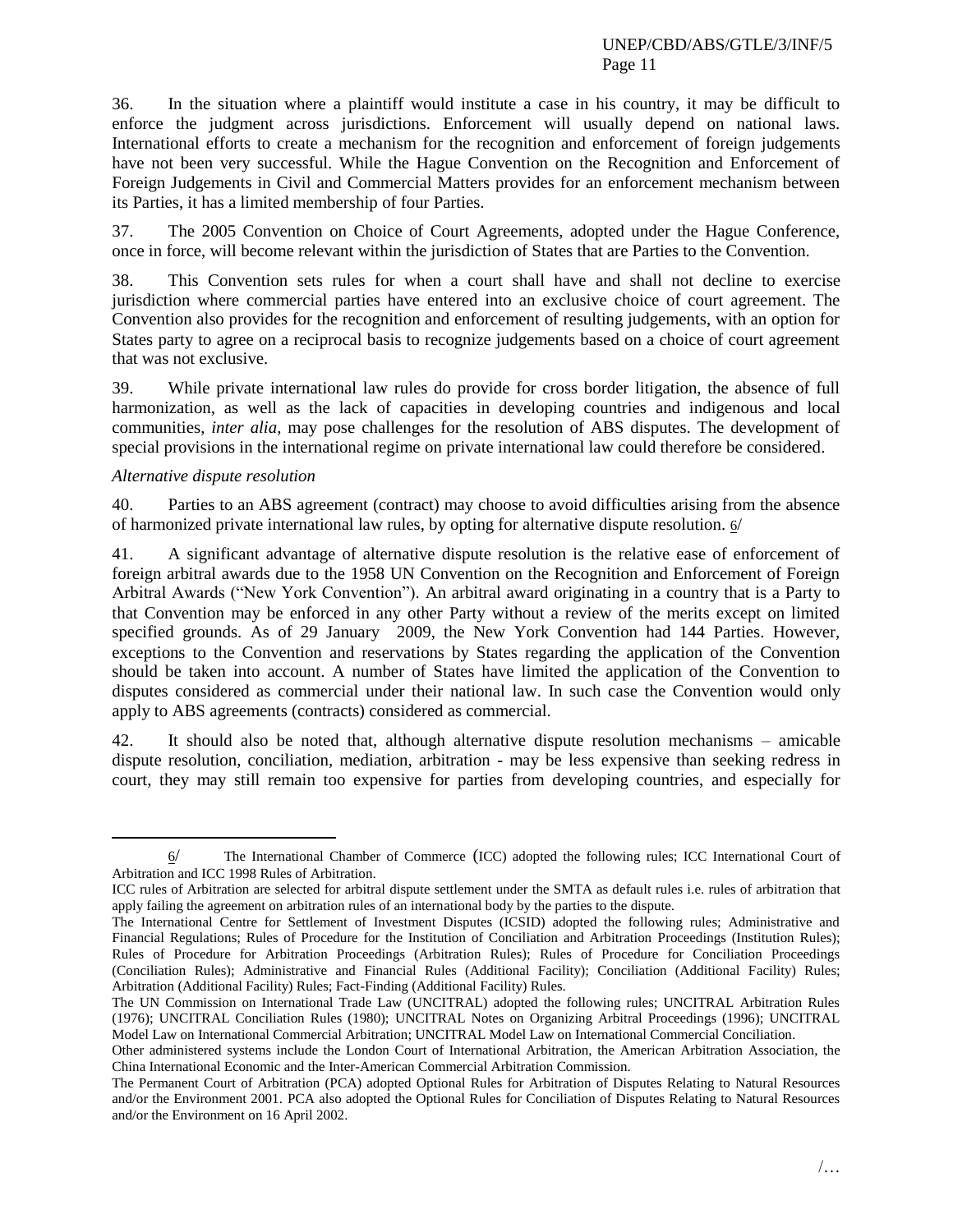indigenous and local communities. Therefore, the international regime could consider developing a programme to provide legal assistance in these cases similar to those proposed in paragraph [35.](#page-9-0)

## *iv) Remedies and sanctions*

43. In the case of a breach of an ABS agreement (contract), the parties to the agreement may terminate the ABS agreement (contract) or seek continued performance of the ABS agreement (contract) and/ or, if damage occurred, seek compensation for non-performance of the ABS agreement (contract), consistent with applicable jurisdictional requirements, under the applicable national law.

44. In addition, it is not considered good practice to use criminal provisions to attain civil remedies such as enforcing contracts.

# *v) Others*

45. The listing of defaulters of ABS agreements ("Name and shame") was considered.

# *b) Could existing measures be adapted to fill any gaps?*

46. It was suggested to further explore existing mechanisms provided by the Permanent Court of Arbitration for environment and natural resources, such as lists of possible arbitrators with specific expertise in accordance with Article 27 of the *Permanent Court of Arbitration Optional Rules for Arbitration of Disputes relating to Natural Resources and/or the Environment.*

### *c) Could additional international measures be envisaged to address this as part of an international regime*

## 47. The following measures could be considered:

(a) A check-list could be established which inter alia allows, on a case-by-case basis, to identify relevant instruments aiming at the harmonization of private international law;

(b) Model clauses to be developed under the international regime;

(c) The possibility of including in the IR rules related to the mutual recognition and enforcement of foreign judgments was recognized. (See para. [39](#page-10-0) above);

(d) There are a number of types of arbitration and arbitration bodies, such as the ICC International Court of Arbitration, the London Court of International Arbitration (LCIA) and the Permanent Court of Arbitration. It was suggested that the IR could provide its own arbitration mechanism, probably applying existing rules, in order to respond to the particular needs of ABS, such as the need for arbitrators with expertise in ABS, 7/ the need for expediency as well as to address issues of costs of particular concern to developing countries and indigenous and local communities;

(e) Information-exchange mechanisms involving both users and providers could be established/strengthened;

(f) The designation of national focal points and competent national authorities as well as the clarification of their roles and responsibilities and to enhance their performance, is critical to the implementation of ABS legislation;

(g) The importance of information sharing as a preventive measure was considered essential. Clear information on ABS requirements related to genetic resources and associated traditional knowledge on the one hand, and the monitoring of genetic resources by users on the other hand, is crucial;

(h) Unilateral declarations by users and due diligence were suggested as additional tools for consideration.

l 7/ By way of comparison, the Governing Body of the ITPGRFA may develop a list of experts from which parties to a dispute under the SMTA may choose arbitrator(s).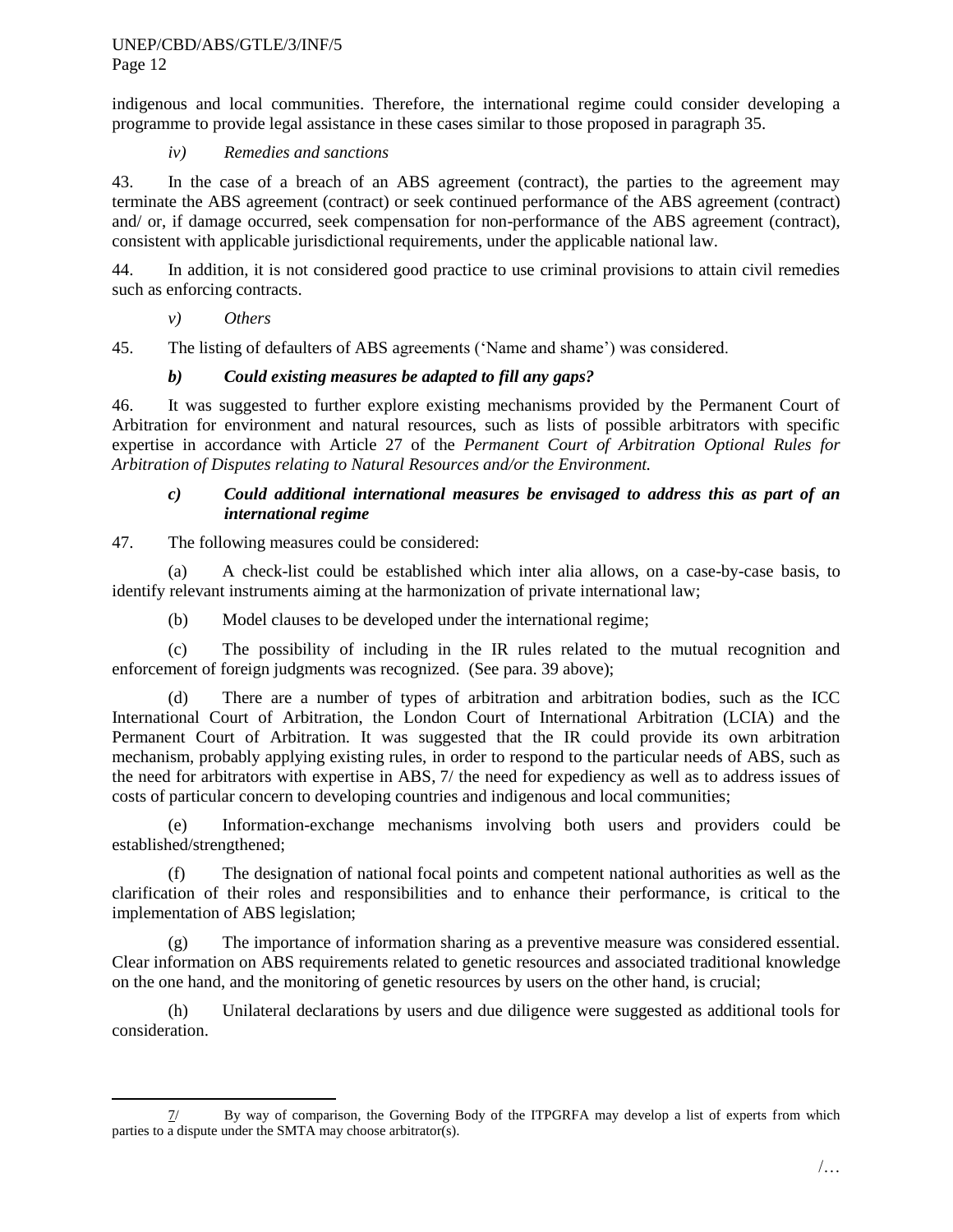# **(b) What kind of voluntary measures are available to enhance compliance of users of foreign genetic resources;**

48. A compilation of voluntary measures submitted by the Parties was provided to the experts. In relation to the list provided, it was highlighted that it might be useful to distinguish the measures listed according to criteria such as: (i) International and national; (ii) state and non-state; (iii) existing and possible future measures; and (iv) those which enhance compliance as a primary purpose and other purposes. In addition, some additional measures were suggested and added to the list. A revised version of the list is presented in an appendix to this report. Notwithstanding the measures listed additional discussion is required.

49. Some experts expressed the view, that voluntary measure are a supplementary tool which cannot substitute mandatory measures to ensure compliance.

50. The group"s mandate was to identify voluntary measures to enhance compliance, not necessarily to ensure compliance. It was recognised that some voluntary measures, such as best practices and codes of conduct among others, are unilateral commitments of self-regulation by the non-state actors that developed them. These are potentially only applicable to the members of that community and those ultimately who want to apply them. They would not necessarily ensure benefit-sharing or compliance directly, but they could promote and facilitate compliance and furthermore have a useful role in building confidence and could be effective in supporting the implementation of international and national measures, whether binding or non-binding.

51. The efficacy of best practices and codes of conduct will be dependent on the will of the community that subscribes to them, and the extent to which they are supported by information and awareness campaigns. They can be self-reinforcing through peer pressure, particularly in sectors where they are already operating. Their effectiveness can also be enhanced by measures promoting transparency and a demonstration that they were actually complied with.

**(c) Consider how internationally agreed definitions of misappropriation and misuse of genetic resources and associated traditional knowledge could support compliance where genetic resources have been accessed or used in circumvention of national legislation or without setting up of mutually agreed terms;** 

52. At the national level, terms such as "misappropriation", "misuse" and "biopiracy" do not necessarily have the same meaning. Harmonization of these concepts in the international regime could be considered.

53. If the introduction of definitions into the international regime is decided there are at least four other aspects that should be considered:

54. First, is the need for a definition. It was recognized that although definitions might be useful, even desirable, they are not essential. Several international legal instruments have successfully established rights and obligations without resorting to definitions. The use of definitions might even be regarded within the sovereign right of the State to decide within their own national context. Once a definition is established at international level, pre-existing national level definitions would need to be amended otherwise there would be problems of implementation.

55. Second, is the scope. In this case the type of actions that would be covered by terms such as misappropriation and misuse need to be clearly identified. Some experts requested the consideration of the term biopiracy.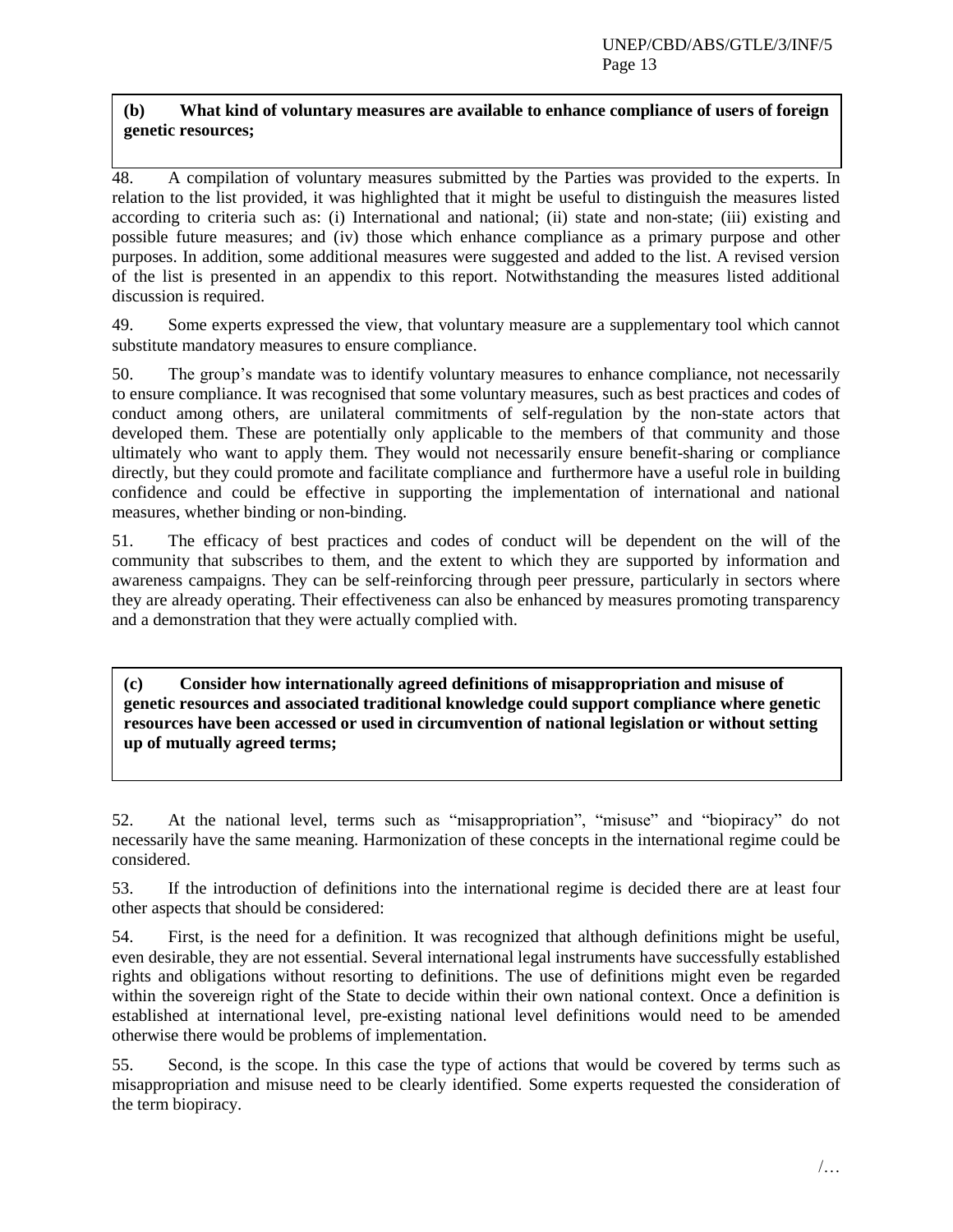#### UNEP/CBD/ABS/GTLE/3/INF/5 Page 14

56. Third, is the implementation in countries. Vague definitions will not enable compliance. Strict standard precision is particularly required for definitions to be used in criminal law.

57. Fourth, is the need to consider consequences. For example the international regime could provide for criminalization of certain acts in provider and user countries, the prohibition of use of genetic resources, the obligation to enter into mutually agreed terms, or allow countries to apply remedies or sanctions for breach of benefit sharing obligations among others.

## **(d) How could compliance measures take account of the customary law of indigenous and local communities?**

58. Customary laws of indigenous and local communities generally also address natural resources, including genetic resources and associated traditional knowledge. These laws vary between indigenous and local communities in different countries and within countries. Their level of incorporation into national laws also varies between countries and within countries.

59. An effective and pragmatic way to take account of customary laws could be to ensure respect for customary law in access agreements and/or the international regime. In such cases the legal effect will be the protection of the rights of indigenous and local communities. However, there are indigenous and local communities that may not wish to enter into such agreements.

60. The respect of the rights of indigenous and local communities will constitute the basis for prior informed consent and mutually agreed terms. In particular, the involvement of indigenous and local communities representatives in the negotiation of mutually agreed terms would enable customary laws regarding genetic resources and associated traditional knowledge to be taken into account. The resulting agreement would then govern the relationship between indigenous and local communities and the user.

61. The international regime could address the rights of indigenous and local communities, including their rights to genetic resources and associated traditional knowledge. The recognition of their rights in the international regime would indirectly promote respect for customary laws in the national laws of countries where indigenous and local communities are located. Another possibility could be to let national law deal with the issue of customary law.

62. Such an approach would take into account that recognition of customary law varies amongst the Parties to the Convention on Biological Diversity. It would also cater for respect of the cultural specificity and variety of customary laws among indigenous peoples, avoiding a one-size-fits-all approach.

63. Specific measures to promote compliance could include:

(a) Establishment or recognition of indigenous competent authorities to advise on applicable processes for prior informed consent of indigenous and local communities, respecting the rights of the indigenous and local communities;

(b) An internationally recognized certificate of compliance could contain minimum information related to indigenous and local communities, including details of the rights holders of traditional knowledge associated with genetic resources, as appropriate; 8/

(c) Recognition of existing rights of indigenous and local communities in minimum and standard contractual terms for ABS arrangements as outlined in the draft study on compliance in relation to the customary law of indigenous and local communities, national law, across jurisdictions, and international law (UNEP/CBD/ABS/GTLE/2/INF/3, p. 25);

l 8/ See Report of the Group of Technical Experts on an Internationally recognized certificate, UNEP/CBD/WG-ABS/5/7, paragraph 22.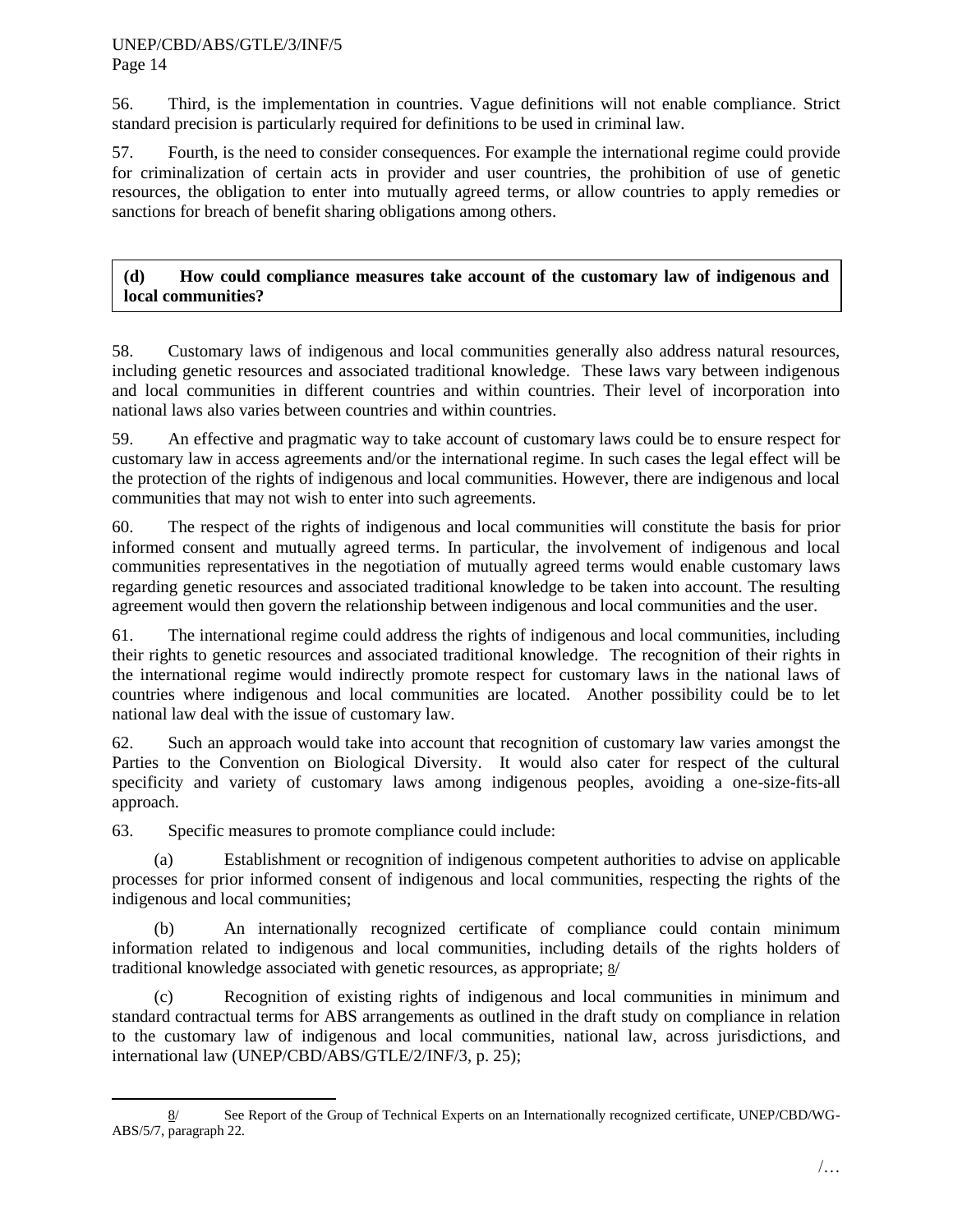(d) Monitoring of the use of traditional knowledge through checkpoints;

(e) Capacity-building of indigenous and local communities representatives to facilitate their participation in prior informed consent and mutually agreed terms.

64. Traditional knowledge databases or registries that respect prior informed consent of indigenous and local communities can also be helpful to promote compliance with the rights of indigenous and local communities to genetic resources and associated traditional knowledge, and their customary laws, as they could provide proof in litigation and bring transparency and certainty over those practices. However, there are indigenous and local communities that consider that these types of instruments may in fact promote biopiracy since they will foster public diffusion of traditional knowledge without the necessary international guarantees that the rights of indigenous and local communities will be respected.

**(e) Analyse whether particular compliance measures are needed for research with non-commercial intent, and if so, how these measures could address challenges arising from changes in intent and/or users, particularly considering the challenge arising from a lack of compliance with relevant access and benefit-sharing legislation and/or mutually agreed terms.**

65. To differentiate between commercial and non-commercial research activities may prove difficult in regard to the use of genetic resources and/or associated traditional knowledge. Compliance measures then become difficult as their final purpose may change.

66. In this sense non-commercial applications could be regulated under national ABS regimes. Two possibilities were considered. The first was to provide simple, straightforward access procedures backed by strong remedies and sanctions for both commercial and non-commercial uses.

67. The other option is to establish a separate more streamlined access process for non-commercial use. In this case, several national legislations have distinguished based on the intent, track record and collaborating partners of the user at the time of application for prior informed consent allowing for the possibility of change of intent with the approval of the provider of prior informed consent. Also, some of these have provided for remedies and/or sanctions in the case of non-approved changes in intent.

68. Changes of intent can also be addressed in any mutually agreed terms.

69. Recognizing the sovereign rights of States over their natural resources and their authority to determine access to their genetic resources, it was generally considered by the experts that the decision to adopt simplified procedures for access with non-commercial intent should be determined at the national level.

70. In response to question (e), no special compliance mechanism would be required.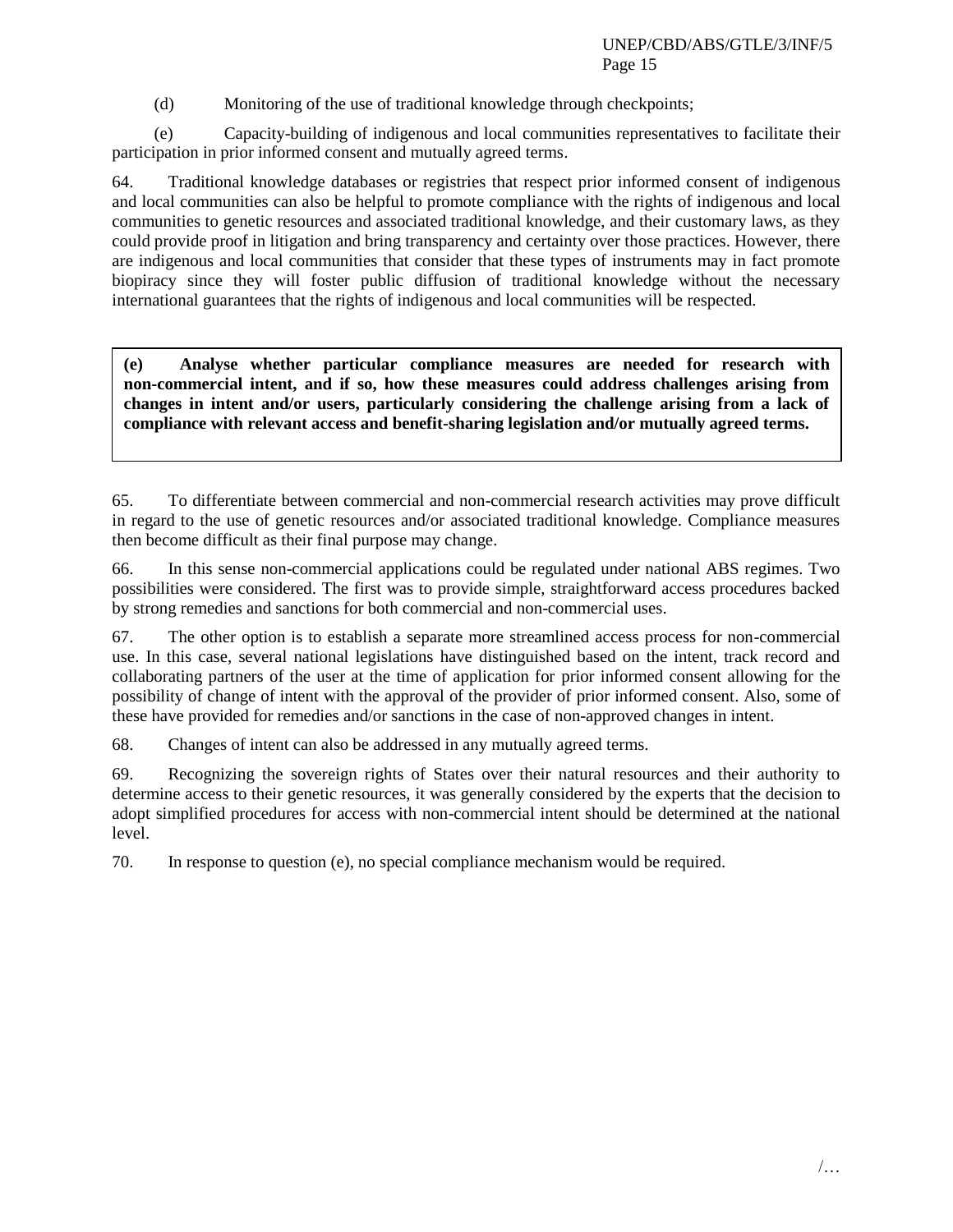### *Appendix*

## **INDICATIVE LIST OF VOLUNTARY MEASURES** *9/*

- 1. Declarations by users of genetic resources of PIC and MAT compliance.
- 2. Third party certification.
- 3. Internationally recognized certificate of compliance.
- 4. Sector specific codes of conducts and guidelines, as well as cross-sector guidelines explaining the steps and stakeholders involved in ABS.
	- a. *Guidelines for Access to Genetic Resources for Users in Japan,* (METI and JBA)
	- b. *ABS Management Tool - Best Practice Standard and Handbook for Implementing Genetic Resources Access and Benefit-sharing Activities* (Stratos and Swiss Department of Economic Affairs)
	- c. *Access and Benefit-sharing, Good practice for academic research on genetic resources*  (Swiss Academy of Sciences)
	- d. *Guidelines for BIO Members Engaging in Bioprospecting* (Biotechnology Industry Organization)
	- e. *Principles on Access to Genetic Resources and Benefit-sharing* (Botanical Garden Conservation International)
	- f. *Guidelines for IFPMA Members on Access to Genetic Resources and Equitable Sharing of the Benefits Arising out of their Utilization* (International Federation of Pharmaceutical Manufacturers and Associations)
	- g. *MOSAICC* (BCCM) (<http://www.belspo.be/bccm/mosaicc>)
	- h. *Principles on Access to Genetic Resources and Benefit Sharing* (Different botanical gardens and herbaria)(<http://www.kew.org/conservation/principles.html>)
	- i. *Code of Conduct for botanic gardens governing the acquisition, maintenance and supply of living plant material* (IPEN)
	- j. Some individual companies have developed or publicly committed themselves to respect ABS requirement, for example:
		- i. GlaxoSmithKline ([http://www.gsk.com/responsibility/cr\\_issues/ei\\_biodiversity.htm](http://www.gsk.com/responsibility/cr_issues/ei_biodiversity.htm))
		- ii. NovoNordisk Guiding Principles
			- (<http://www.novonordisk.com/old/press/environmental/er97/bio/biodiversity.html>)
- 5. Awareness raising and education modules.
- 6. Clearing-House Mechanism (CHM), including databases of best practices and electronic databases to support monitoring and enhancing compliance of users of foreign genetic resources.
- 7. Establishment of an ombudsperson.
- 8. Setting up national focal points.
- 9. Patent search tools.
- 10. Model clauses.

 $\overline{a}$ 

- 11. Making adherence to ABS principles a requirement for research funding from government sources or private foundations (e.g. German Research Foundation Guidelines, [http://www.dfg.de/forschungsfoerderung/formulare/download/1\\_021e.pdf](http://www.dfg.de/forschungsfoerderung/formulare/download/1_021e.pdf)).
- 12. Monitoring compliance with ABS agreements (contracts) as part of the peer review system of scientific journals and the professional standard for scientific publication.

<sup>9/</sup> This indicative list does not prejudge the status within the international regime of any of the items listed.